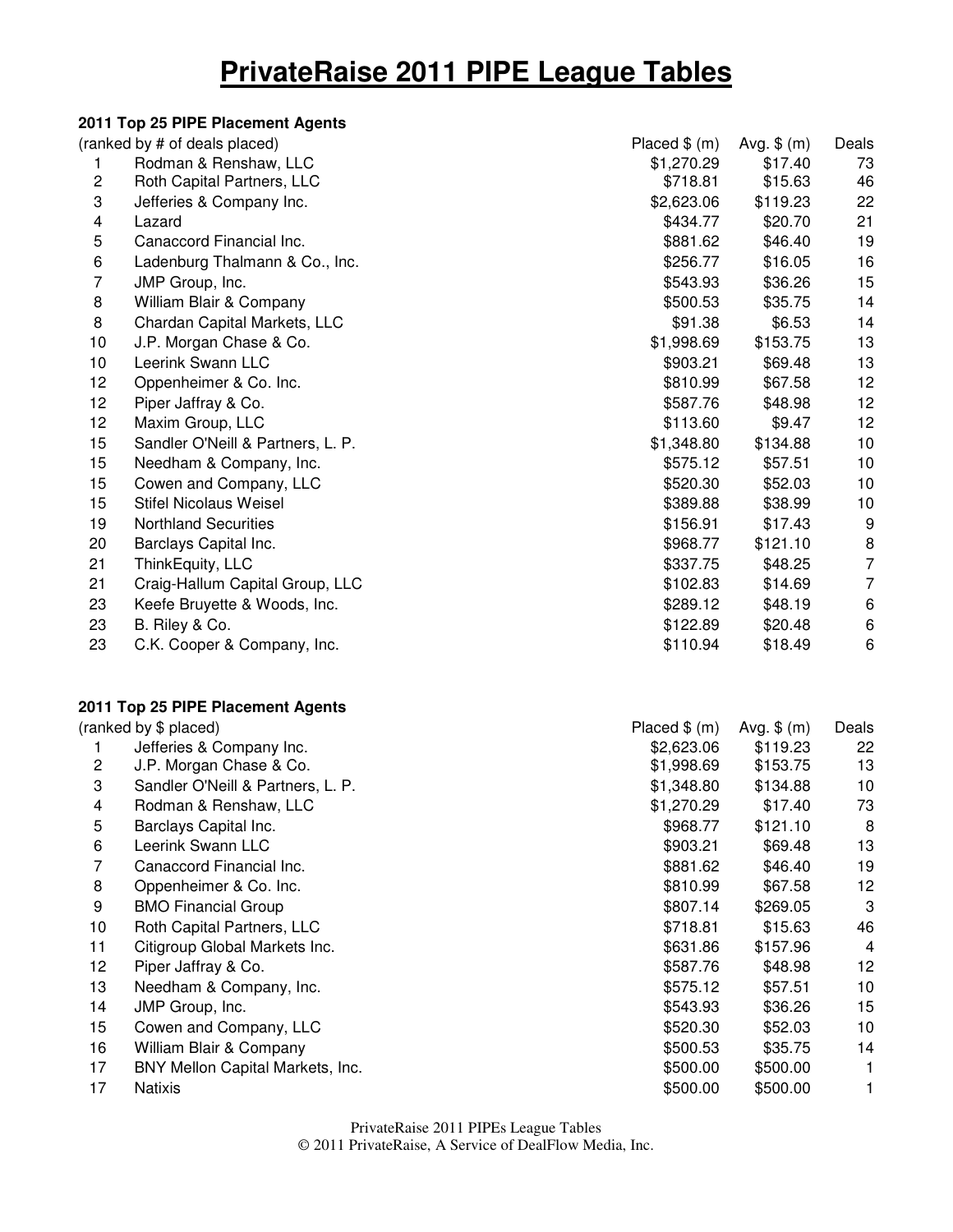| 17 | Rabobank Group                 | \$500.00 | \$500.00 |    |
|----|--------------------------------|----------|----------|----|
| 20 | Lazard                         | \$434.77 | \$20.70  | 21 |
| 21 | Stifel Nicolaus Weisel         | \$389.88 | \$38.99  | 10 |
| 22 | ThinkEquity, LLC               | \$337.75 | \$48.25  |    |
| 23 | Keefe Bruyette & Woods, Inc.   | \$289.12 | \$48.19  | 6  |
| 24 | <b>RBC Capital Markets</b>     | \$288.85 | \$96.28  | 3  |
| 25 | Ladenburg Thalmann & Co., Inc. | \$256.77 | \$16.05  | 16 |

## **2011 Top 25 PIPE Investors**

|    | (ranked by # of deals invested)                   | Invested $$ (m)$ | Avg. $$ (m)$ | Deals            |
|----|---------------------------------------------------|------------------|--------------|------------------|
|    | Iroquois Capital L.P.                             | \$29.82 *        | $$0.61*$     | 50               |
| 1  | Downsview Capital, Inc.                           | $$26.96*$        | $$0.55*$     | 50               |
| 3  | Kingsbrook Partners LP                            | $$15.08$ *       | $$0.54*$     | 29               |
| 4  | Hudson Bay Capital Management LP                  | $$31.52$ $*$     | $$1.21$ *    | 27               |
| 5  | Heights Capital Management, Inc.                  | \$68.41          | \$2.97       | 23               |
| 6  | LH Financial Services Corp.                       | $$13.19*$        | $$0.82*$     | 21               |
| 7  | Deerfield Management Company, L.P.                | \$114.44         | \$6.02       | 19               |
| 8  | Empery Asset Management, LP                       | \$31.30          | \$1.96       | 16               |
| 9  | Brio Capital, LP                                  | $$2.69$ *        | $$0.19*$     | 15               |
| 10 | Anson Capital, LP                                 | \$10.77          | \$0.77       | 14               |
| 11 | DAFNA Capital Management, LLC                     | \$7.10           | \$0.55       | 13               |
| 11 | Gemini Strategies, LLC                            | \$4.54           | \$0.35       | 13               |
| 13 | Ayer Capital Management, LP                       | $$24.36*$        | $$2.21$ *    | 12               |
| 14 | Global Capital Management Services, Inc.          | \$2.96           | \$0.30       | 10               |
| 14 | Rockmore Capital                                  | $$2.01*$         | $$0.22$ *    | 10               |
| 14 | Mickelson Investment Management, LLC              | $$1.46*$         | $$0.16*$     | 10               |
| 14 | Warberg Asset Management LLC                      | \$0.84           | \$0.08       | 10               |
| 18 | <b>Fidelity Management &amp; Research Company</b> | \$261.34         | \$29.04      | 9                |
| 18 | <b>Great Point Partners, LLC</b>                  | \$40.03          | \$4.45       | 9                |
| 18 | AQR Capital Management, LLC                       | \$14.33          | \$1.59       | $\boldsymbol{9}$ |
| 18 | Lyrical Partners, L.P.                            | \$6.39           | \$0.71       | $\boldsymbol{9}$ |
| 22 | Wellington Management Company, LLP                | $$131.86$ *      | $$26.37*$    | 8                |
| 22 | <b>Special Situations Funds</b>                   | \$53.55          | \$6.69       | 8                |
| 22 | Octagon Capital LLC                               | \$2.43           | \$0.30       | 8                |
| 25 | Kayne Anderson Rudnick Investment Management, LLC | \$417.54         | \$59.65      | $\overline{7}$   |

## **2011 Top 25 PIPE Investor Law Firms**

|   | (ranked by # of deals advised)                      | Advised $$ (m)$ | Avg. $$$ (m) | Deals |
|---|-----------------------------------------------------|-----------------|--------------|-------|
|   | Schulte Roth & Zabel LLP                            | \$2,427.07      | \$27.27      | 89    |
| 2 | Greenberg Traurig, LLP                              | \$1,974.00      | \$42.00      | 47    |
| 3 | Simpson, Thacher & Bartlett LLP                     | \$1,057.34      | \$132.17     | 8     |
| 3 | Lowenstein Sandler PC                               | \$72.87         | \$9.11       | 8     |
| 5 | Baker Botts, L.L.P.                                 | \$1,586.21      | \$226.60     | 7     |
| 5 | Skadden, Arps, Slate, Meagher & Flom LLP            | \$923.09        | \$131.87     | 7     |
| 5 | Weinstein Smith, LLP                                | \$38.22         | \$5.46       | 7     |
| 8 | Mintz, Levin, Cohn, Ferris, Glovsky and Popeo, P.C. | \$69.79         | \$11.63      | 6     |
| 9 | Davis Polk & Wardwell                               | \$1,048.24      | \$209.65     | 5     |
| 9 | Ropes & Gray LLP                                    | \$342.29        | \$68.46      | 5     |

PrivateRaise 2011 PIPEs League Tables

© 2011 PrivateRaise, A Service of DealFlow Media, Inc.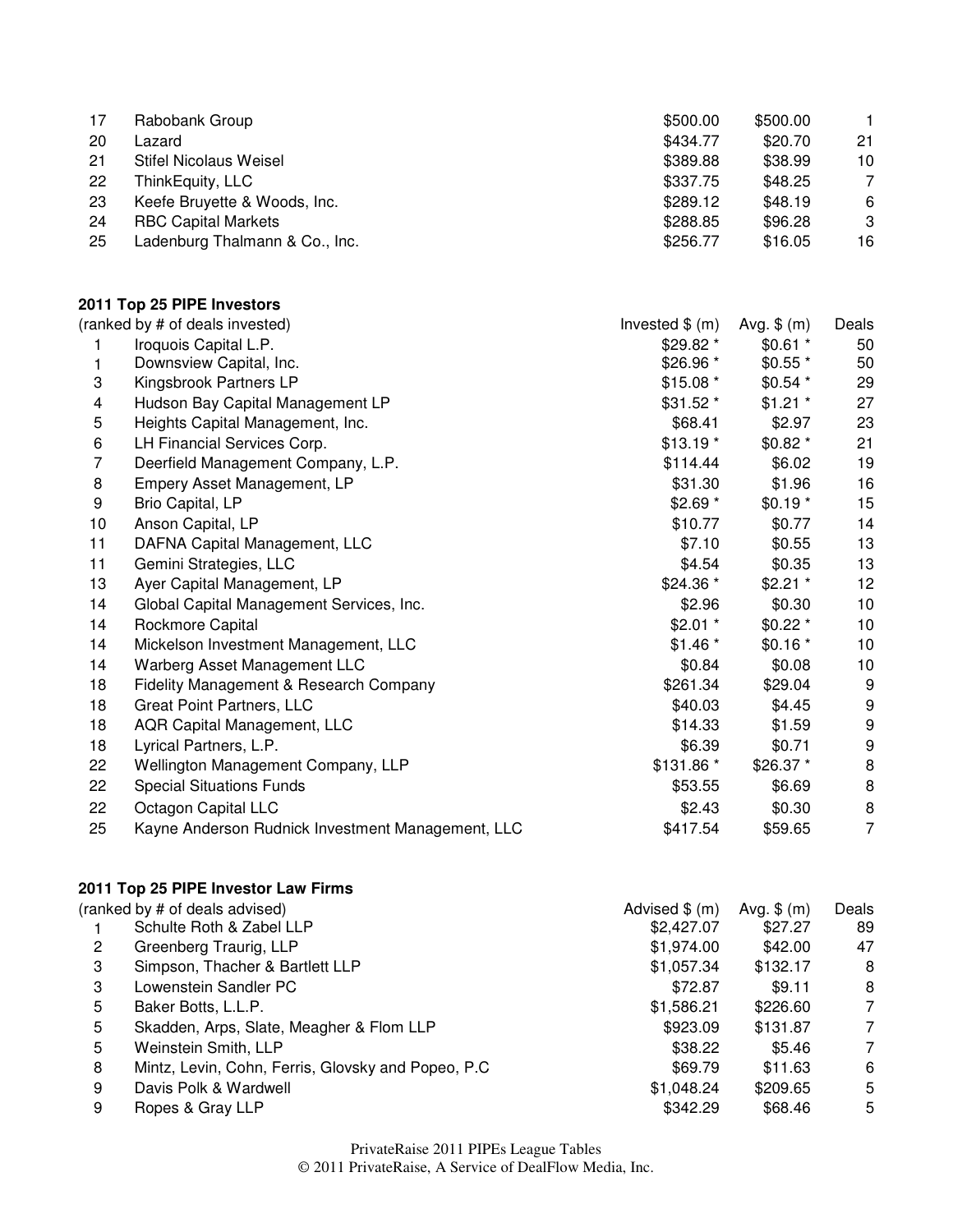| 9  | Seward & Kissel LLP                          | \$80.90    | \$16.18    | 5 |
|----|----------------------------------------------|------------|------------|---|
| 9  | Katten Muchin Rosenman LLP                   | \$72.53    | \$14.51    | 5 |
| 13 | Wachtell, Lipton, Rosen & Katz               | \$823.07   | \$205.77   | 4 |
| 13 | Kirkland & Ellis LLP                         | \$665.84   | \$166.46   | 4 |
| 13 | Paul, Weiss, Rifkind, Wharton & Garrison LLP | \$394.99   | \$98.75    | 4 |
| 13 | Paul Hastings LLP                            | \$179.50   | \$44.88    | 4 |
| 13 | Kramer Levin Naftalis & Frankel LLP          | \$75.87    | \$18.97    | 4 |
| 13 | Sichenzia Ross Friedman Ference LLP          | \$13.21    | \$3.30     | 4 |
| 13 | Ellenoff Grossman and Schole LLP             | \$9.18     | \$2.29     | 4 |
| 20 | Munger, Tolles & Olson LLP                   | \$5,680.00 | \$1,893.33 | 3 |
| 20 | Gibson, Dunn & Crutcher LLP                  | \$405.00   | \$135.00   | 3 |
| 20 | Wilson Sonsini Goodrich & Rosati, PC         | \$190.47   | \$63.49    | 3 |
| 20 | Cooley LLP                                   | \$100.06   | \$33.35    | 3 |
| 20 | Willkie Farr & Gallagher LLP                 | \$23.90    | \$7.97     | 3 |
| 20 | Proskauer Rose LLP                           | \$17.11    | \$5.70     | 3 |

## **2011 Top 25 PIPE Issuer Law Firms**

|    | (ranked by # of deals advised)                      | Advised $$$ (m) | Avg. $$$ (m) | Deals |
|----|-----------------------------------------------------|-----------------|--------------|-------|
|    | Sichenzia Ross Friedman Ference LLP                 | \$177.48        | \$4.44       | 40    |
| 2  | Cooley LLP                                          | \$838.29        | \$39.92      | 21    |
| 3  | Ropes & Gray LLP                                    | \$214.50        | \$15.32      | 14    |
| 3  | Greenberg Traurig, LLP                              | \$136.08        | \$9.72       | 14    |
| 5  | K & L Gates                                         | \$736.46        | \$61.37      | 12    |
| 6  | Latham & Watkins LLP                                | \$729.74        | \$66.34      | 11    |
| 6  | Anslow & Jaclin, LLP                                | \$73.88         | \$6.72       | 11    |
| 8  | Skadden, Arps, Slate, Meagher & Flom LLP            | \$960.33        | \$96.03      | 10    |
| 8  | Wilson Sonsini Goodrich & Rosati, PC                | \$776.00        | \$77.60      | 10    |
| 8  | Mintz, Levin, Cohn, Ferris, Glovsky and Popeo, P.C. | \$478.95        | \$47.90      | 10    |
| 8  | Morrison & Foerster LLP                             | \$312.93        | \$31.29      | 10    |
| 8  | O'Melveny & Myers LLP                               | \$171.28        | \$17.13      | 10    |
| 8  | Dorsey & Whitney LLP                                | \$49.59         | \$4.96       | 10    |
| 8  | Ellenoff Grossman and Schole LLP                    | \$42.56         | \$4.26       | 10    |
| 15 | Morgan, Lewis & Bockius LLP                         | \$631.38        | \$70.15      | 9     |
| 15 | <b>DLA Piper</b>                                    | \$187.97        | \$20.89      | 9     |
| 17 | Kilpatrick Townsend & Stockton LLP                  | \$842.80        | \$105.35     | 8     |
| 17 | WilmerHale                                          | \$283.18        | \$35.40      | 8     |
| 17 | Loeb & Loeb LLP                                     | \$105.38        | \$13.17      | 8     |
| 20 | Vinson & Elkins L.L.P.                              | \$1,068.61      | \$152.66     | 7     |
| 20 | Jones Day                                           | \$559.89        | \$79.98      | 7     |
| 20 | Akerman Senterfitt                                  | \$310.75        | \$44.39      | 7     |
| 23 | Goodwin Procter LLP                                 | \$357.26        | \$59.54      | 6     |
| 23 | Haynes and Boone, LLP                               | \$74.89         | \$12.48      | 6     |
| 23 | Gottbetter & Partners, LLP                          | \$25.14         | \$4.19       | 6     |
|    |                                                     |                 |              |       |